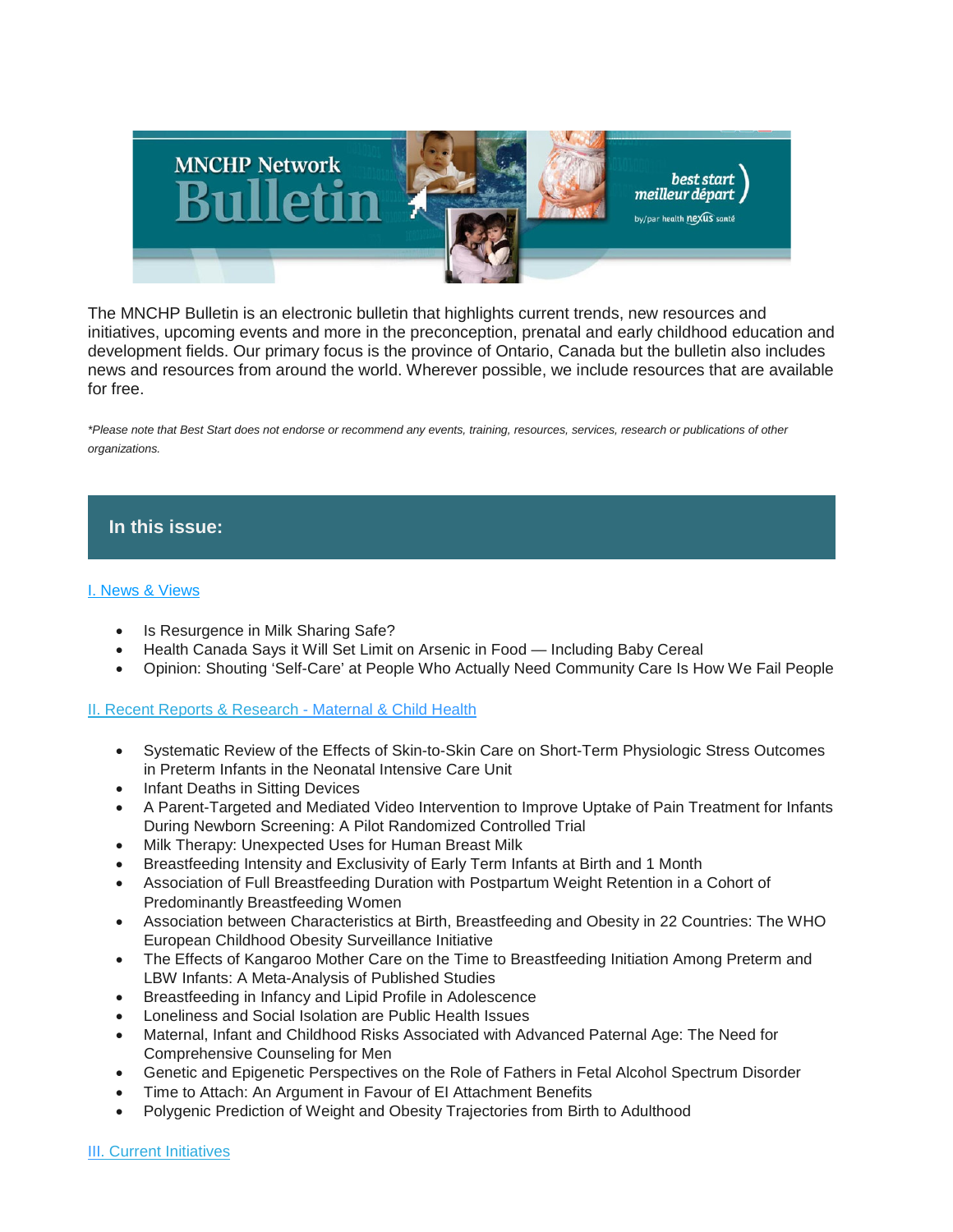- Canada's "Recycling Exemption" in POPs Treaty Leads to Toxic Flame Retardants in Toys and Consumer Products
- Searching for an Inuk Role Model to End Violence Against Women
- Integrating Legal Services with Primary Care

#### I[V. Upcoming Events](https://us14.admin.mailchimp.com/templates/preview-template?id=177933#VI.%20Upcoming%20Events)

- Best Practice Champions Workshop (Level 1)
- OMSSA Webinar: Understanding and Preventing Burnout
- OMSSA's Mental Health Forum
- Conference on Nutrition and Health Status of New Canadians
- The Guelph Sexuality Conference
- Cultural Awareness Training Sessions
- OMSSA Webinar: Motivational Interviewing
- Save The Date: OCASI Professional Development Conference 2019
- Conference Perinatal Mental Health: Promoting Wellness, Extending Our Reach
- The 2020 RHO Conference: The Current Practice, Research, Policy, Systems

#### [V. Resources](https://us14.admin.mailchimp.com/templates/preview-template?id=177933#VII.%20Resources)

- Lactfacts Smartphone App
- Cannabis: Clearing the Air
- Overcoming Abuse
- New Fact Sheets Show Growing Racial Disparities in Canada
- Baby's Best Chance Parents Handbook of Pregnancy and Baby Care
- New NCCHPP Free Online Course: Health Impact Assessment, Step by Step
- New Mental Health Videos for Newcomers

# **I. News & Views**

# **Is Resurgence in Milk Sharing Safe?**

Wet nursing was considered the safest and most popular alternative form of nutrition until further options were invented, leading to the eventual decline in the profession. Now, society is seeing a resurgence in milk sharing practices through women with an oversupply who are storing extra breast milk and selling it. Unlike wet nursing, however, these interactions often take place away from the regulations and medical examinations that once kept this practice relatively safe.

#### [Learn more.](https://www.technologynetworks.com/tn/news/is-resurgence-in-milk-sharing-safe-318754)

| Introducing                 |               |                               |
|-----------------------------|---------------|-------------------------------|
| Baby's Name:                |               |                               |
| Parent's Name(s):           |               |                               |
| Birth Date: New York 1999   | Time:         |                               |
| Birth Weight: New York 1999 | Birth Length: |                               |
| Doctor/Midwife:             |               | <b>BABY-FRIENDLY</b>          |
| Birth Place:                |               | INTIATIVE STRATEGY<br>ONTARIO |

#### **Speaking of which...**

Have you checked out the new BFI Strategy for Ontario's Crib Cards yet? These tiny, foldable cards are a keepsake for families and a teaching aid for providers. The six panel card is gender neutral, and replaces formula-sponsored cards. It uses simple language with illustrations on key aspects of BFI-related postpartum care to all families regardless of their infant-feeding decision. Hospitals can personalize it by adding a label with local supports.

#### [Access them here.](https://resources.beststart.org/product-category/resources/breastfeeding/)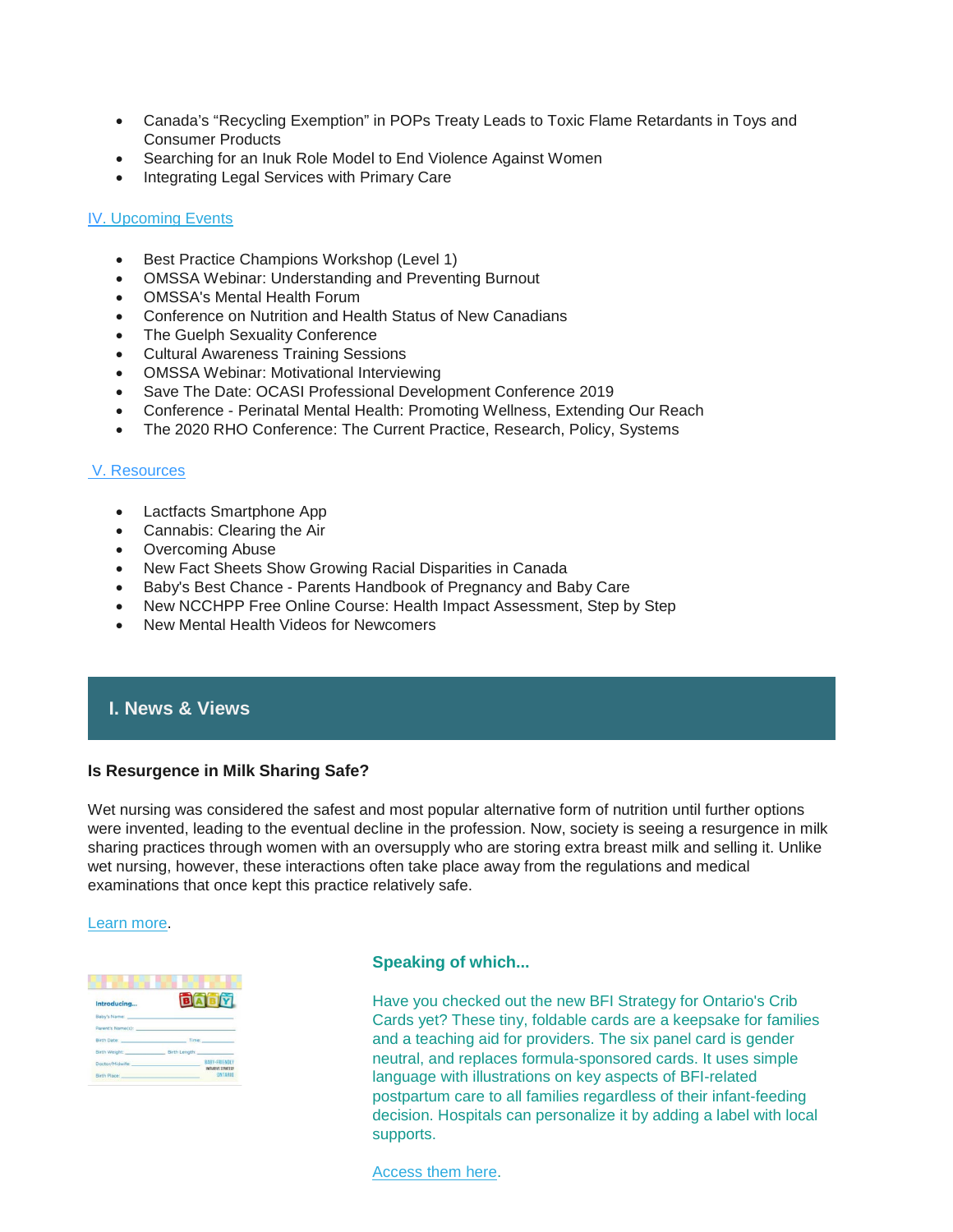# **Health Canada Says it Will Set Limit on Arsenic in Food — Including Baby Cereal**

Currently, there is no hard limit on arsenic in rice-based food in Canada and the U.S., despite existing regulations in Europe. Although the toxicity of arsenic depends on its chemical form and level of exposure, the naturally occurring element can cause various health issues including skin lesions, nausea and diarrhea, with long-term exposure associated with an increased risk of cancer. Health Canada says it will launch a months-long consultation process this year on setting a maximum level of arsenic allowed in rice and ricebased food, including baby cereal. A proposal for these new measures should be available for consultation with the food industry, professional organizations and consumers by mid-2019.

#### [Learn more.](https://globalnews.ca/news/5133074/health-canada-arsenic-baby-food/)

# **Opinion: Shouting 'Self-Care' at People Who Actually Need Community Care Is How We Fail People**

Self-care is about the individual caring for their own basic physical needs, whereas community care is focused on the collective: taking care of people together, for everything from basic physical needs to psychological and even spiritual ones. Women of colour in particular have been calling for a shift to community care for years, and yet the onslaught of the self-care [industry continues.](https://www.fastcompany.com/90247896/these-10-market-trends-turned-wellness-into-a-4-2-trillion-global-industry) Especially now, in a world full of [increasingly violent rhetoric and acts,](https://www.flare.com/news/racism-in-canada/) community care becomes essential. Unlike self-care, this response isn't about a bandage solution: It's about healing wounds together and eliminating the hazards that caused them together, too.

#### [Learn more,](https://www.flare.com/identity/self-care-new-zealand-muslim-attack/) and [read another article on a similar topic.](http://www.fnha.ca/about/news-and-events/news/self-care-is-about-dignity-caring-for-all-our-relations?utm_medium=email&utm_campaign=FNHA%20eBlast%20-%20May%2014%202019&utm_content=FNHA%20eBlast%20-%20May%2014%202019+CID_a2357bc6ff78267a35fe908ac0024639&utm_source=Email%20marketing%20software&utm_term=Read%20the%20full%20blog%20post%20here)

#### **Speaking of which...**

Best Start's *Compassion Fatigue* manual for service providers explores burnout, vicarious trauma and secondary trauma. Topics include: definitions, the biology of stress and trauma, signs and symptoms, risk factors, protective factors, resilience and self-care, reflective practice and taking action.

Consult the manual [in English](https://resources.beststart.org/product/j13e-when-compassion-hurts-manual/) or [in French.](https://resources.beststart.org/product/j13f-lorsque-compassion-rime-avec-souffrance-manuel-en/)



# **II. Recent Reports & Research - Maternal and Child Health**

# **Systematic Review of the Effects of Skin-to-Skin Care on Short-Term Physiologic Stress Outcomes in Preterm Infants in the Neonatal Intensive Care Unit**

Infants in the neonatal intensive care unit (NICU) are exposed to many stressors. There is growing evidence that chronic stress early in life has long-term neurodevelopmental implications. Skin-to-skin care (SSC) is an intervention used to reduce stress in the NICU. In premature infants in the NICU, what is the available evidence that SSC improves short-term physiologic stress outcomes compared with incubator care? Although there have been some mixed findings, the research supports that SSC improves short-term cardiorespiratory stress outcomes compared with incubator care. The evidence is clearer for studies reporting stress hormone outcomes, with strong evidence that SSC reduces cortisol and increases oxytocin levels in preterm infants. This suggests that **SSC is safe and has stress-reducing benefits.** SSC should be considered an essential component to providing optimal care in the NICU.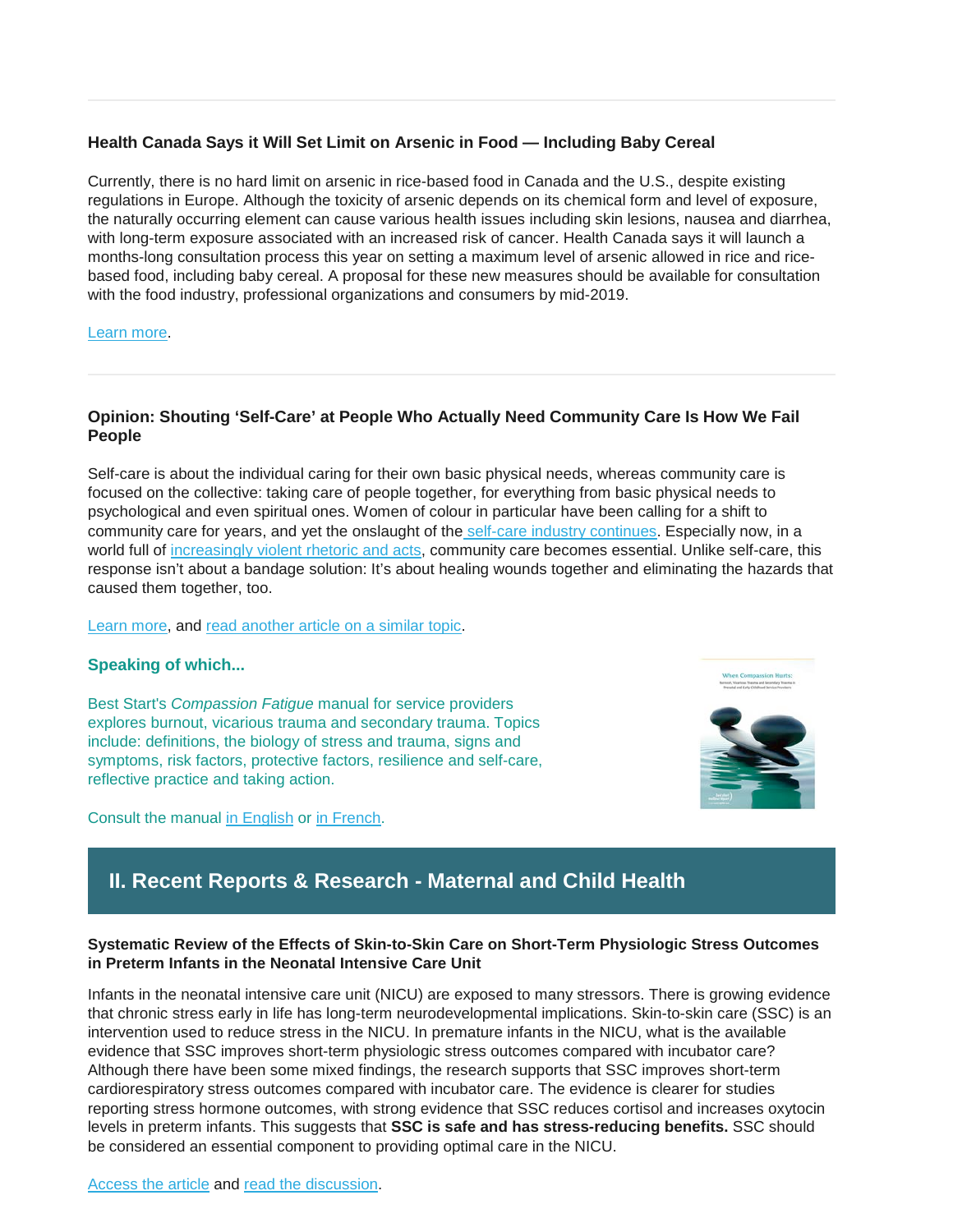#### **Infant Deaths in Sitting Devices**

Annually, several hundred infant deaths occur in sitting devices, especially car safety seats [CSSs] and strollers. Although guidelines discourage routine sleeping in sitting devices, little is known about factors associated with deaths in sitting devices. To remedy this, the 2004–2014 National Center for Fatality Review and Prevention data was analyzed. Of 11 779 infant sleep-related deaths, 348 (3.0%) occurred in sitting devices. Of deaths in sitting devices, 62.9% were in CSSs, and in these cases, the CSS was used as directed in <10%. Among all sitting-device deaths, 81.9% had ≥1 risk factor, and 54.9% had ≥2 risk factors. More than half (51.6%) of deaths in CSSs were at the child's home. Compared with other deaths, deaths in sitting devices had higher odds of occurring under the supervision of a child care provider or baby-sitter compared with a parent. In conclusion, there seems to be **higher odds of sleep-related infant death in sitting devices when a child care provider or baby-sitter is the primary supervisor. Using CSSs for sleep in nontraveling contexts may pose a risk to the infant**.

[Access the article.](https://pediatrics.aappublications.org/content/early/2019/05/17/peds.2018-2576?sso=1&sso_redirect_count=1&nfstatus=401&nftoken=00000000-0000-0000-0000-000000000000&nfstatusdescription=ERROR%3a+No+local+token)

#### **A Parent-Targeted and Mediated Video Intervention to Improve Uptake of Pain Treatment for Infants During Newborn Screening: A Pilot Randomized Controlled Trial**

Most newborns undergo newborn screening blood tests. Breastfeeding, skin-to-skin care, and sweet solutions effectively reduce pain; however, these strategies are inconsistently used. A 2-armed pilot randomized controlled trial was conducted in a mother-baby unit to examine the feasibility and acceptability of a parent-targeted and -mediated video demonstrating use of these pain-reducing strategies and to obtain preliminary effectiveness data on uptake of pain management. One hundred parent-newborn dyads were randomized to view the video or receive usual care (51 intervention and 49 control arm). Consent and attrition rates were 70% and 1%, respectively. All participants in the intervention arm received the intervention as planned and reported an intention to recommend the video and to use at least 1 pain treatment with breastfeeding or skin-to-skin care preferred over sucrose. In the intervention arm, 60% of newborns received at least 1 pain treatment compared with 67% in the control arm. The video was well accepted and feasible to show to parents. As there was no evidence of effect on the use of pain management, major modifications are required before launching a full-scale trial. Effective means to translate evidence-based pain knowledge is warranted.

[Access the article.](https://www.ncbi.nlm.nih.gov/pubmed/30676466)

# **Milk Therapy: Unexpected Uses for Human Breast Milk**

Human breast milk provides a child with complete nutrition but is also a popular therapeutic remedy that has been used in traditional, natural pharmacopeia, and ethnomedicine for many years. The aim of this current review is to summarize studies of non-nutritional uses of mothers' milk. Two databases (PubMed and Google Scholar) were searched with a combination of twelve search terms. Fifteen studies were included in the systematic review. Ten of these were randomized controlled trials, one was a quasi-experimental study, two were in vitro studies, and four employed an animal research model. **Many human milk components have shown promise in preclinical studies and are undergoing active clinical evaluation**. The protective and treatment role of fresh breast milk is particularly important in areas where mothers and infants do not have ready access to medicine

[Access the article.](https://www.mdpi.com/2072-6643/11/5/944)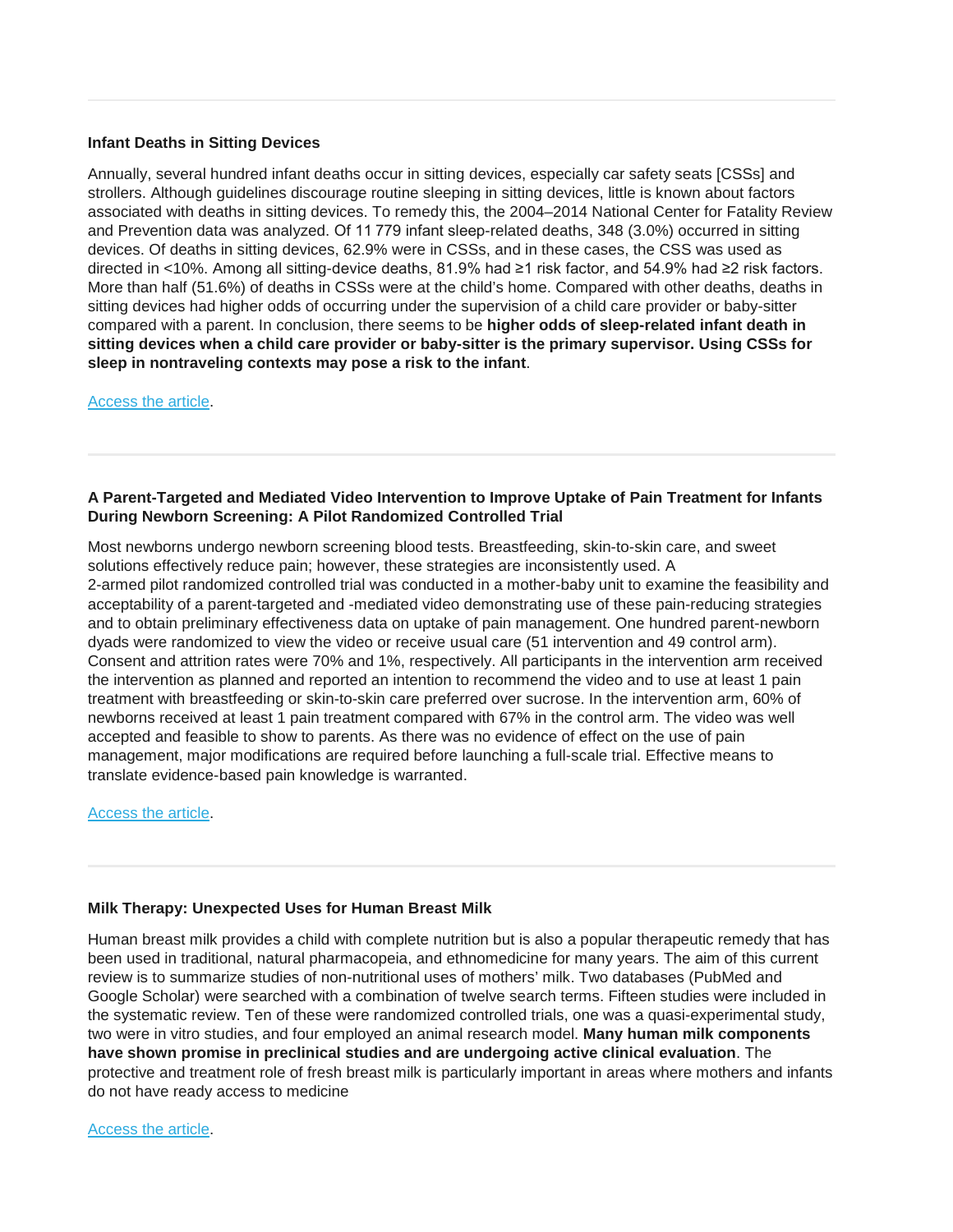### **Breastfeeding Intensity and Exclusivity of Early Term Infants at Birth and 1 Month**

To examine breastfeeding exclusivity and intensity of early term (ET) infants, born at 37–38 weeks, and term infants, born at 39–41 weeks, during the postpartum hospitalization and the first month of life, a prospective cohort study of 358 mothers of ET and term infants was studied during the first 72 hours after birth and at 1 month of age. ET infants had significantly lower breastfeeding in the first hour, lower exclusive breastfeeding in the hospital and at 1 month, and lower rates of high breastfeeding intensity in the hospital and at 1 month, after controlling for confounding variables. ET infants had more emergency room (ER) visits in the first month, and all ET infants who had ER visits were exclusively breastfed. In conclusion, **ET infants had lower breastfeeding in the hospital and at 1 month**. They should be regarded as a group at risk for breastfeeding challenges and infant morbidity.

[Access the article](https://www.liebertpub.com/doi/10.1089/bfm.2018.0260) and [read the discussion.](https://www.eurekalert.org/pub_releases/2019-05/mali-eti051419.php)

# **Best Start can help you reverse this trend:**

Refer new parents of ET infants to our Breastfeeding Preterm Infants booklets! They are available in English, French and 16 other languages!

- [Breastfeeding Your Late Preterm Baby](https://resources.beststart.org/product/b26e-breastfeeding-your-late-preterm-baby-booklet/)
- [Breastfeeding Your Early Preterm Baby](https://resources.beststart.org/product/b23e-breastfeeding-your-early-preterm-baby-booklet/)



#### **Association of Full Breastfeeding Duration with Postpartum Weight Retention in a Cohort of Predominantly Breastfeeding Women**

Full breastfeeding (FBF) is promoted as effective for losing pregnancy weight during the postpartum period. This study evaluated whether longer FBF is associated with lower maternal postpartum weight retention (PPWR) as compared to a shorter FBF duration. The MILK (Mothers and Infants Linked for Healthy Growth) study is an ongoing prospective cohort of 370 mother–infant dyads, all of whom fully breastfed their infants for at least 1 month. Breastfeeding status was subsequently self-reported by mothers at 3 and 6 months postpartum. Maternal PPWR was calculated as maternal weight measured at 1, 3, and 6 months postpartum minus maternal prepregnancy weight. Using linear mixed effects models, by 6 months postpartum, adjusted means  $±$  standard errors for weight retention among mothers who fully breastfed for 1–3, 3–6, and  $≥6$ months (0.97 ± 0.32 kg) were estimated. **Compared to mothers who reported FBF for 1–3 months, those who reported FBF for 3–6 months and ≥6 months both had lower PPWR over the period from 1 to 6 months postpartum.** However, PPWR from 3 to 6 months was not significantly different among those who reported FBF for 3–6 versus ≥6 months. Interventions to promote FBF past 3 months may increase the likelihood of postpartum return to prepregnancy weight.

[Access the article.](https://www.mdpi.com/2072-6643/11/4/938)

#### **Association between Characteristics at Birth, Breastfeeding and Obesity in 22 Countries: The WHO European Childhood Obesity Surveillance Initiative**

Breastfeeding has been described as a protective factor, and the more exclusively and the longer children are breastfed, the greater their protection from obesity. Birth weight has been shown to have a positive association with later risk for obesity. It was the aim of this paper to investigate the association of breastfeeding, exclusive breastfeeding and birth weight, with obesity among children. Data from 22 European countries were collected using cross-sectional, nationally representative samples of 6- to 9-year-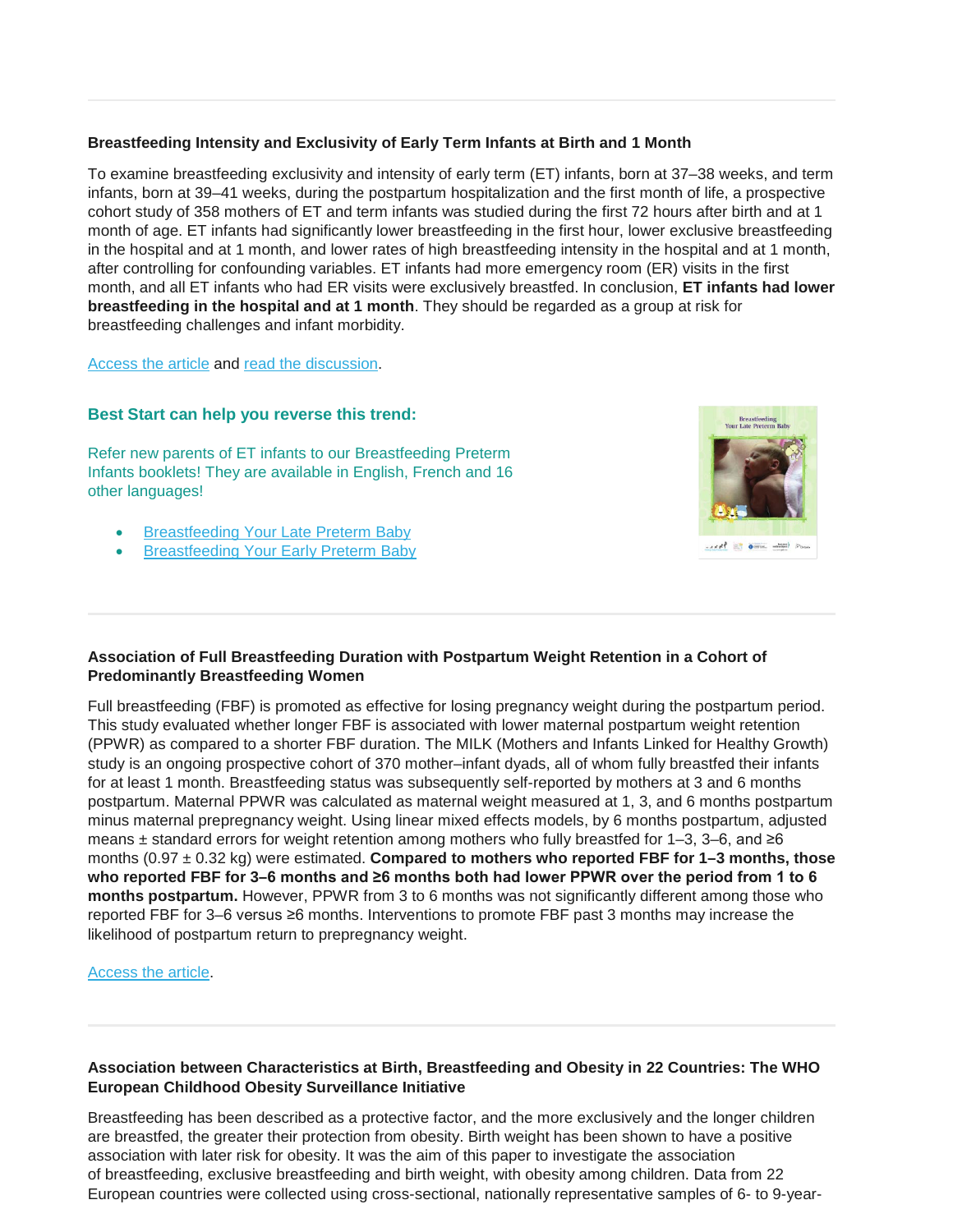olds (n = 100,583). Information on the children's birth weight and breastfeeding practice and duration was collected through a family record form. The pooled analysis showed that, compared to children who were breastfed for at least 6 months, the odds of being obese were higher among children never breastfed or breastfed for a shorter period, both in case of general and exclusive breastfeeding. Higher birth weight was associated with a higher risk of being overweight, which was reported in 11 out of the 22 countries. Children who were preterm at birth had higher odds of being obese, compared to children who were full-term babies. **The present work confirms the beneficial effect of breastfeeding against obesity, which was highly increased if children had never been breastfed or had been breastfed for a shorter period.**

[Access the article](https://www.karger.com/Article/FullText/500425) and [read the discussion.](https://www.unicef.org.uk/babyfriendly/breastfeeding-reduces-child-obesity-risk-by-up-to-25-per-cent/?utm_source=Unicef+UK&utm_medium=Email&utm_campaign=bfi_may19researchandnews_uukloyalty)

#### **The Effects of Kangaroo Mother Care on the Time to Breastfeeding Initiation Among Preterm and LBW Infants: A Meta-Analysis of Published Studies**

Kangaroo mother care is a comprehensive intervention given for all newborns especially for premature and low birthweight infants. Even though time to initiating breastfeeding has been examined by randomized controlled trials, varying findings have been reported. Therefore, the main objective of this meta-analysis was to estimate the pooled mean time to initiate breastfeeding among preterm and low birthweight infants with or without kangaroo mother care intervention. The authors searched for randomized controlled trial studies conducted on the effects of kangaroo mother care on the time to breastfeeding initiation among preterm and low birthweight infants. A total of 467 eligible titles were identified and eight studies met the inclusion criteria. In this meta-analysis, the overall pooled mean time to initiate breastfeeding was 2.6 days. **Preterm and low birthweight infants receiving kangaroo mother care intervention initiated breastfeeding 2 days 14 h 24 min earlier than conventional care of radiant warmer/incubator method**. Kangaroo mother care promotes early initiation of breastfeeding as compared to conventional care method. Therefore, health facilities need to implement the kangaroo mother care for preterm and low birthweight infants.

[Access the article.](https://internationalbreastfeedingjournal.biomedcentral.com/articles/10.1186/s13006-019-0206-0)

#### **Breastfeeding in Infancy and Lipid Profile in Adolescence**

Breast milk has higher cholesterol than formula. Infants who are breastfed have different cholesterol synthesis and metabolism in infancy than infants who are formula fed. Little is known as to whether breastfeeding is associated with subsequent lipid profile, independent of adiposity. We assessed the association of breastfeeding in early infancy with lipid profile and adiposity at ∼17.5 years in a setting where exclusive breastfeeding is not associated with higher socioeconomic position. The study involved 3261 participants in the Hong Kong Chinese birth cohort Children of 1997, adjusting for sex, birth weight, gestational weeks, parity, pregnancy characteristics, parents' highest education, mother's place of birth, and age at follow-up. Exclusive breastfeeding, but not mixed feeding at 0 to 3 months, compared with formula feeding was associated with lower total cholesterol and low-density lipoprotein cholesterol but not with highdensity lipoprotein cholesterol at ∼17.5 years. BMI and fat percentage measured by bioimpedance did not differ by type of infant feeding. Exclusive breastfeeding in early infancy may promote a healthier lipid profile in late adolescence through mechanisms unrelated to adiposity, implicating its potential long-term benefits for cardiovascular health.

[Access the article.](https://pediatrics.aappublications.org/content/early/2019/04/07/peds.2018-3075?sso=1&sso_redirect_count=1&nfstatus=401&nftoken=00000000-0000-0000-0000-000000000000&nfstatusdescription=ERROR%3a+No+local+token)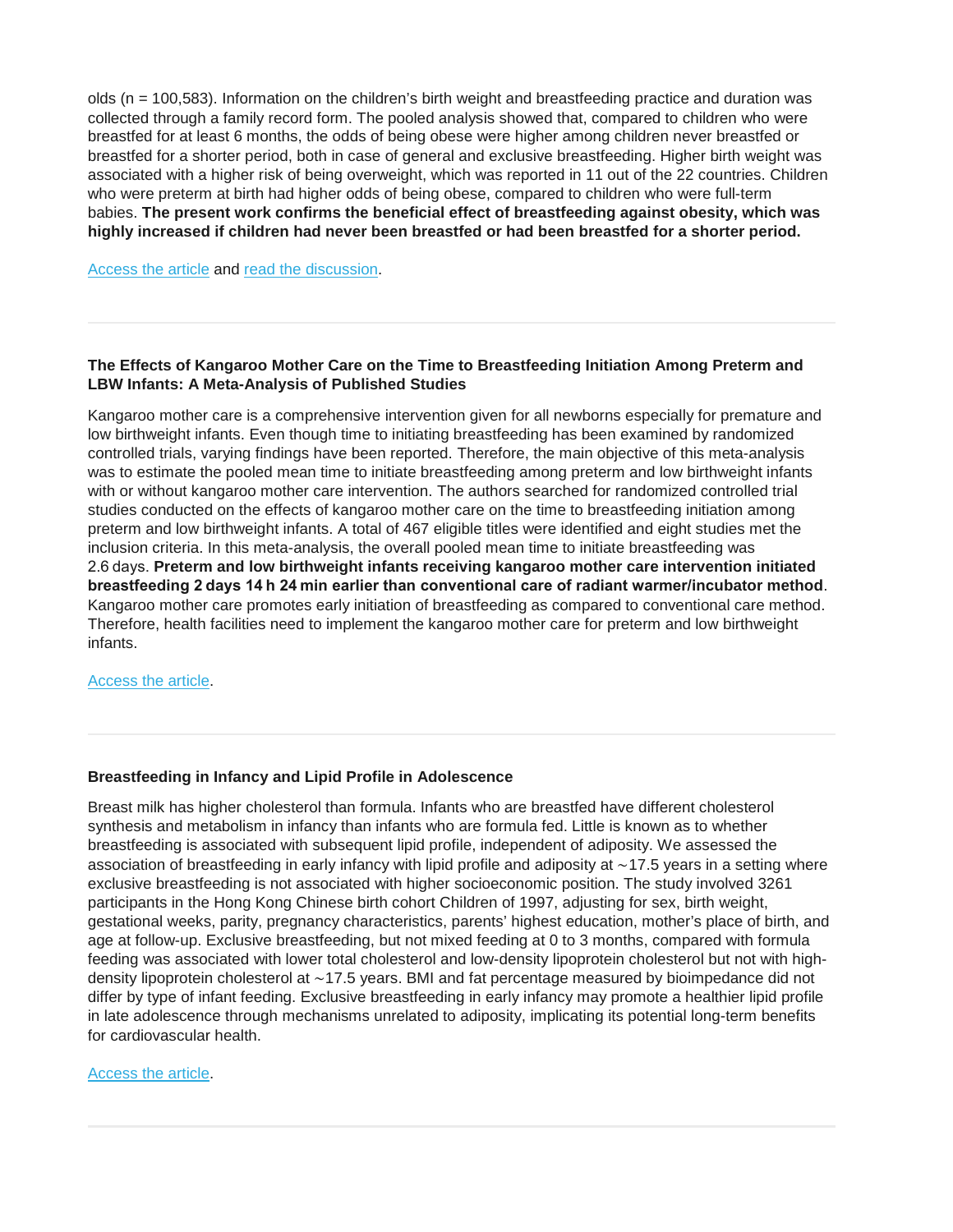

# **Loneliness and Social Isolation are Public Health Issues**

Loneliness and social isolation are now being recognized as public health issues in Ontario. Ontario's Chief Medical Officer, [Dr.](http://www.health.gov.on.ca/en/common/ministry/cmoh.aspx)  David [Williams,](http://www.health.gov.on.ca/en/common/ministry/cmoh.aspx) released his annual report in February 2019 called *[Connected Community Healthier together.](http://www.health.gov.on.ca/en/common/ministry/publications/reports/cmoh_19/default.aspx)* The report highlights the growing evidence that loneliness and social isolation affects our health. A key takeaway from the report is that increasing connectedness and sense of belonging is a complex community issue. It requires organizations, groups, governments and citizens to work together. No one sector working alone can effectively address complex community issues.

Read [the report](http://www.health.gov.on.ca/en/common/ministry/publications/reports/cmoh_19/default.aspx) and [the discussion.](http://www.tamarackcommunity.ca/engage-april?utm_campaign=Engage%21&utm_source=hs_email&utm_medium=email&utm_content=71454661&_hsenc=p2ANqtz--gU2mnppmAJjJ35HkvZkY7mxSsudHWWRQ3ghWUllnsHpnvmwGLnCJE0XZsWLxGzP190MAf1sFOq7mEC7uzCFjgsoW0QY2T0iH3cetpdE4zYD7mcf0&_hsmi=71454661#Loneliness)

# **Maternal, Infant and Childhood Risks Associated with Advanced Paternal Age: The Need for Comprehensive Counseling for Men**

While there has been extensive research regarding infertility and comorbidities in the aging mother, relatively few studies have explored similar reproductive factors in aging men. However, evidence does suggest a decrease in fertility and an increase in pregnancy complications such as gestational diabetes, intrauterine growth restriction and preterm birth. Additionally, the offspring of fathers of APA have increased risks of chromosomal and non-chromosomal birth defects and an increased incidence of childhood autism and cancers. This review explores the data, with the intent that key counseling points, including the suggestion of sperm banking, can be highlighted when advising the midlife and older man who is considering paternity.

[Access the article](https://www.maturitas.org/article/S0378-5122(19)30134-3/abstract) and [read the discussion.](https://www.business-standard.com/article/pti-stories/men-s-ticking-biological-clock-may-put-partner-kids-at-health-risk-study-119051200490_1.html)

# **Genetic and Epigenetic Perspectives on the Role of Fathers in Fetal Alcohol Spectrum Disorder**

Given that fathers who consume alcohol at risky levels may contribute to FASD due to sperm abnormalities and genetic and epigenetic influences, it is recommended that fathers as well as mothers be involved in pregnancy planning and in reducing/stopping at-risk alcohol consumption in the preconception period. Preconception interventions with male partners should be synchronized with those designed to support women in preventing FASD.

[Access the article](https://canfasd.ca/wp-content/uploads/sites/35/2019/03/Fathers-Role-1-Issue-Paper-Final.pdf) and [read the discussion.](https://canfasdblog.com/2019/04/03/genetic-and-epigenetic-perspectives-on-the-role-of-fathers-in-fetal-alcohol-spectrum-disorder/)

# **On a similar topic...**

Best Start developed many tools and resources to support your preconception interventions, available [on our preconception page.](https://resources.beststart.org/product-category/resources/preconception-health/) Check for example:

- My Reproductive Life Plan, in [English](https://resources.beststart.org/product/f18e-my-reproductive-life-plan-booklet/) or [French,](https://resources.beststart.org/product/f18f-plan-de-vie-conception-livret-en/) for adults.
- My Life, My Plan, in [English](https://resources.beststart.org/product/f13e-my-life-my-plan-booklet/) or [French,](https://resources.beststart.org/product/f13f-ma-vie-mon-plan-livret-en/) for youths.
- The bilingual website [Health Before Pregnancy](https://resources.beststart.org/product/f12b-health-before-pregnancy-website/)

And of course, always refer future parents to [the Alcohol-Free](https://resources.beststart.org/product/a31b-alcohol-free-pregnancy-website/)  [Pregnancy website!](https://resources.beststart.org/product/a31b-alcohol-free-pregnancy-website/)

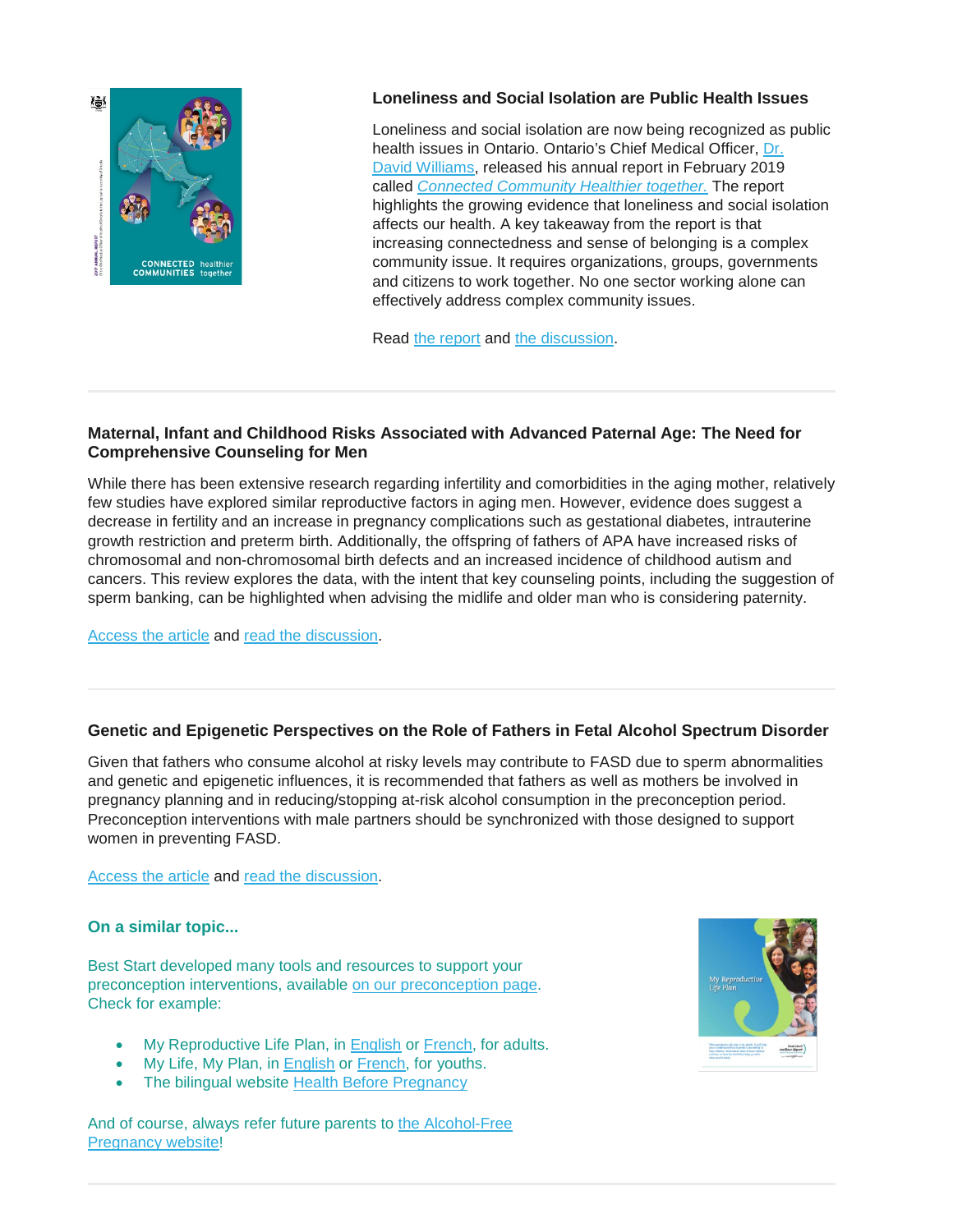#### **Polygenic Prediction of Weight and Obesity Trajectories from Birth to Adulthood**

Although often attributed to unhealthy lifestyle choices or environmental factors, obesity is known to be heritable and highly polygenic; the majority of inherited susceptibility is related to the cumulative effect of many common DNA variants. Here we derive and validate a new polygenic predictor comprised of 2.1 million common variants to quantify this susceptibility and test this predictor in more than 300,000 individuals ranging from middle age to birth. Among middle-aged adults, we observe a 13-kg gradient in weight and a 25-fold gradient in risk of severe obesity across polygenic score deciles. In a longitudinal birth cohort, we note minimal differences in birthweight across score deciles, but a significant gradient emerged in early childhood and reached 12 kg by 18 years of age. This new approach to quantify inherited susceptibility to obesity affords new opportunities for clinical prevention and mechanistic assessment.



Access [the study](https://www.cell.com/cell/fulltext/S0092-8674(19)30290-9) and read [the discussion.](https://www.scientificamerican.com/article/a-genetic-risk-score-tries-to-predict-whether-a-child-will-become-obese/)

# **III. Current Initiatives**



#### **Canada's "Recycling Exemption" in POPs Treaty Leads to Toxic Flame Retardants in Toys and Consumer Products**

Allied with international NGO partners, the Canadian Environmental Law Association (CELA) has [written to the federal](https://cela.us5.list-manage.com/track/click?u=061b2906efcd710becc433e36&id=bcaaf65901&e=6af087ad84)  [government](https://cela.us5.list-manage.com/track/click?u=061b2906efcd710becc433e36&id=bcaaf65901&e=6af087ad84) urging an immediate end to Canada's "recycling exemption" in an international treaty on toxics. The exemption under the [Stockholm Convention on Persistent Organic](https://cela.us5.list-manage.com/track/click?u=061b2906efcd710becc433e36&id=81edee022c&e=6af087ad84)  [Pollutants](https://cela.us5.list-manage.com/track/click?u=061b2906efcd710becc433e36&id=81edee022c&e=6af087ad84) (POPs) allows plastic consumer products containing toxic substances on the Canadian market, as [confirmed by tests](https://cela.us5.list-manage.com/track/click?u=061b2906efcd710becc433e36&id=dd307ebb70&e=6af087ad84)  [on multiple products.](https://cela.us5.list-manage.com/track/click?u=061b2906efcd710becc433e36&id=dd307ebb70&e=6af087ad84) Canada is one of the few countries with a recycling exemption for polybrominated diphenyl ethers (PBDEs), flame retardant chemicals banned in multiple countries, including Canada, and added to the POPs treaty in 2004. The exemption allows plastic materials into the recycling stream until 2030. The resulting contamination allows these banned chemicals in products made from recycled plastic, posing a threat to public health, especially to children and fetuses, *in utero.*

[Read the letter.](https://cela.us5.list-manage.com/track/click?u=061b2906efcd710becc433e36&id=bcaaf65901&e=6af087ad84)

# **Searching for an Inuk Role Model to End Violence Against Women**

[The Pauktuutit Inuit Women of Canada](https://www.pauktuutit.ca/) are on the search for an Inuk to be a role model for others in their community. The group's violence and prevention department announced its national role model campaign on March 22 as part of its [Pilimmaksarniq project.](https://www.pauktuutit.ca/project/pilimmaksarniq-engaging-men-boys-reducing-violence-women-girls/) It's an important issue for Inuit communities in Canada. Indigenous women and girls experience violence at a much higher rate than that of other women in Canada, and many communities in remote and northern areas of the country lack shelters and victim services. In 2017, the Pauktuutit Inuit Women of Canada received \$900,000 in funding from the federal government for the Pilimmaksarniq project. Now they're encouraging people to nominate Inuit who demonstrate healthy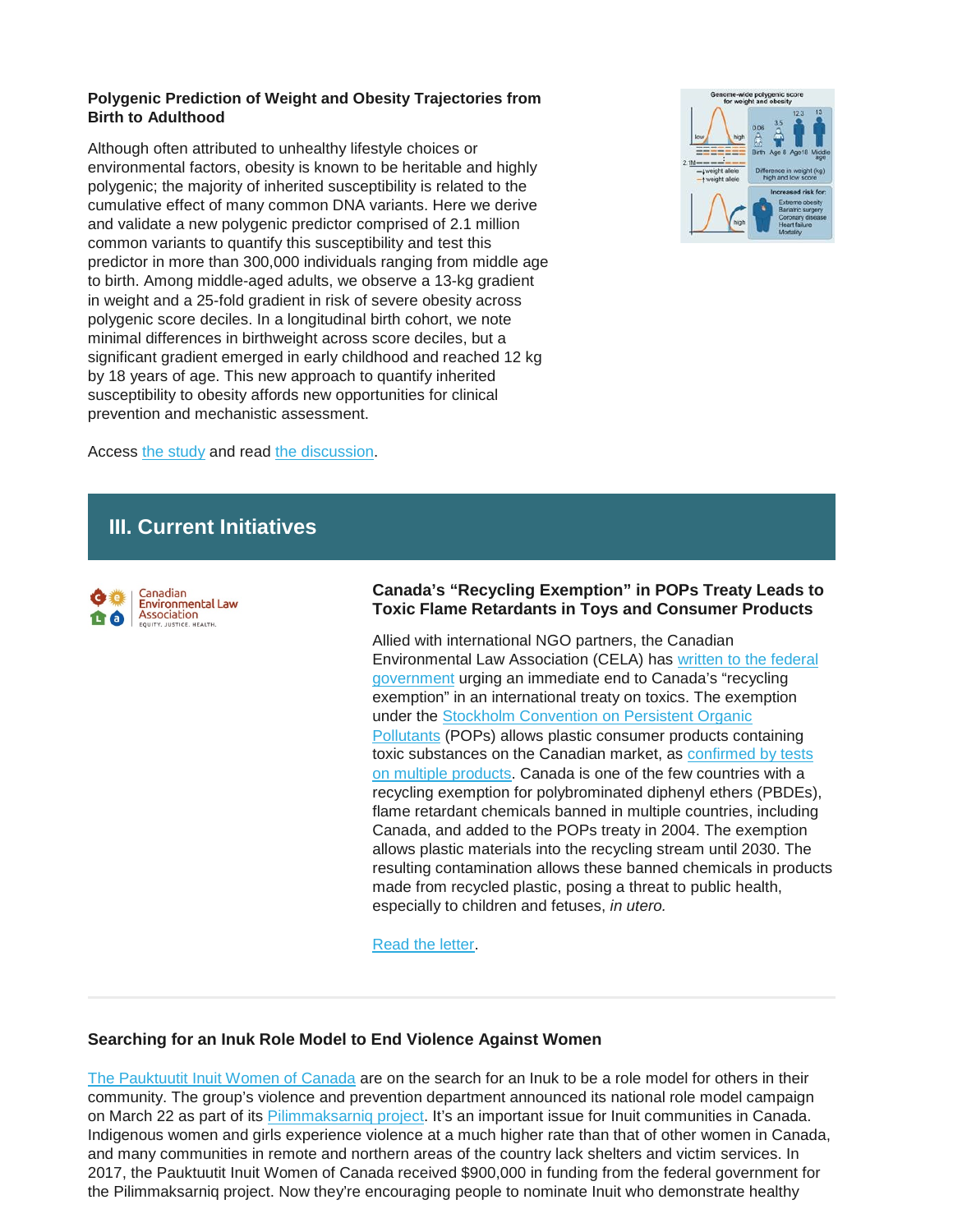relationships, gender equality and violence-free living, the group said in a release

[Learn more.](http://www.rcinet.ca/eye-on-the-arctic/2019/04/08/inuit-inuk-women-pauktuutit-canada-rolel-model/)

# **Integrating Legal Services with Primary Care**

Patients often leave a medical clinic with the same social and economic problems that caused them to need care in the first place. Providing legal services in health care settings can help address upstream factors that contribute to poor health. Social factors contributing to poor health often overlap with specific legal needs, particularly relating to income security, insurance, housing, employment, and legal status[.The Health Justice](http://www.stmichaelshospital.com/programs/familypractice/health-justice-program.php)  [Program \(HJP\)](http://www.stmichaelshospital.com/programs/familypractice/health-justice-program.php) aims to bridge the gap between social determinants of health knowledge and practice through a multi-partner medical-legal program informed by the Medico Legal Partnership (MLP) model.

[Learn more.](http://www.cfp.ca/content/65/4/246)

# **IV. Upcoming Events**



# **Best Practice Champions Workshop (Level 1)**

Hosted by [the Registered Nurses' Association of Ontario](https://rnao.ca/)  [\(RNAO\)](https://rnao.ca/) on **June 5 in Ottawa**, this free, one-day session is designed to introduce nurses and other health professionals to evidence-based practice, RNAO's BPGs, and how to implement them in a work setting. The workshop discusses how to evaluate evidence, how to assess a practice and workplace, and how to plan for implementing BPGs, including marketing, engaging stakeholders, and developing plans and proposals.

[Learn more and register.](https://rnao.ca/events/best-practice-champions-workshop-level-1-ottawa-3)

# **OMSSA Webinar: Understanding and Preventing Burnout**

Burnout is an epidemic in the workforce. With ever increasing expectations for productivity, reductions in funding, increasing caseloads, and the expectation to do more with less time, staff in social services are finding themselves struggling to find the energy to provide the empathy, caring, and understanding required to support their clients. These webinars by [the Ontario Municipal Social Services Association \(OMSSA\),](https://www.omssa.com/) taking place at 12:30pm on **June 5 and October 9, 2019**, will teach participants about burnout, the impact of burnout on our day-to-day performance, and how to bolster our resiliency so we can come back from burnout or prevent burnout altogether.

[Learn more.](https://omssa.com/webinar-preventing-burnout.php)

# **OMSSA's Mental Health Forum**

**On June 13-14, 2019 in Toronto**, the [Ontario Municipal Social](https://omssa.com/)  [Services Association \(OMSSA\)](https://omssa.com/) will be hosting a two-day, crosssectoral forum that highlights best practices leading to positive outcomes, and equips managers and frontline staff with the

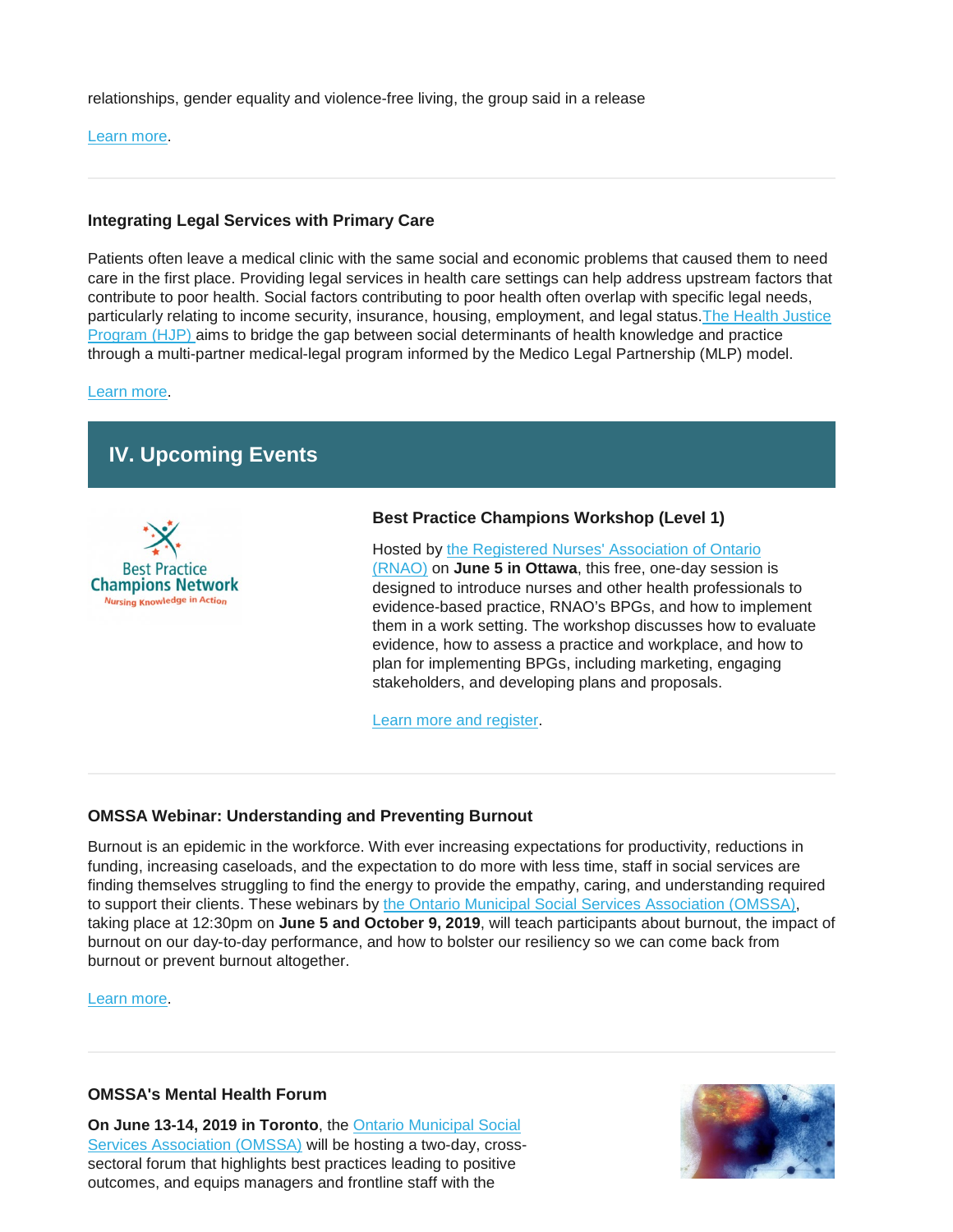knowledge, skills, and confidence to navigate a system in flux and assist individuals living with mental illness and addiction in ways that help unlock their potential.

[Learn more.](https://omssa.com/mental-health-forum.php)



#### **Conference on Nutrition and Health Status of New Canadians**

*Nutrition and Health Status of New Canadians; Readiness for Culturally Appropriate Car*e is a one day thematic conference that will take place on June 13, 2019. This thematic conference will provide participants with an overview of nutritional health, food security, and access to healthcare as basic rights of recent immigrants and refugees. This conference will provide an update on food security status of current refugees, as well as their nutritional status in Canada and in a global perspective by bringing together academic researchers, dietitians and settlement agencies to provide a comprehensive picture. The overarching goal is to engage the audience in discussion and hear their perspectives on the challenges and opportunities regarding food security, nutritional health and access to healthcare services.

[Learn more.](https://www.cns-scn.ca/events-activities/thematic-jun-13-2019/overview)

#### **The Guelph Sexuality Conference**

The Guelph Sexuality Conference taking place in Guelph on June 20-21, 2019, is recognized as Canada's leading, annual training and education forum for sexual health professionals. You will hear a lot from new and experienced people in our field, sharing information and resources. Join other professionals, practitioners and researchers including medical and public health professionals, community service providers, health and sexuality educators, teachers, therapists, counselors, and clergy (just to name a few).



#### [Learn more.](http://www.guelphsexualityconference.ca/)



# **Cultural Awareness Training Sessions**

Offered by [Nogojiwanong Friendship Centre](https://www.nogofc.ca/) in Peterborough, the CAT (Cultural Awareness Training) sessions are meant to provide an awareness about Indigenous people in Canada.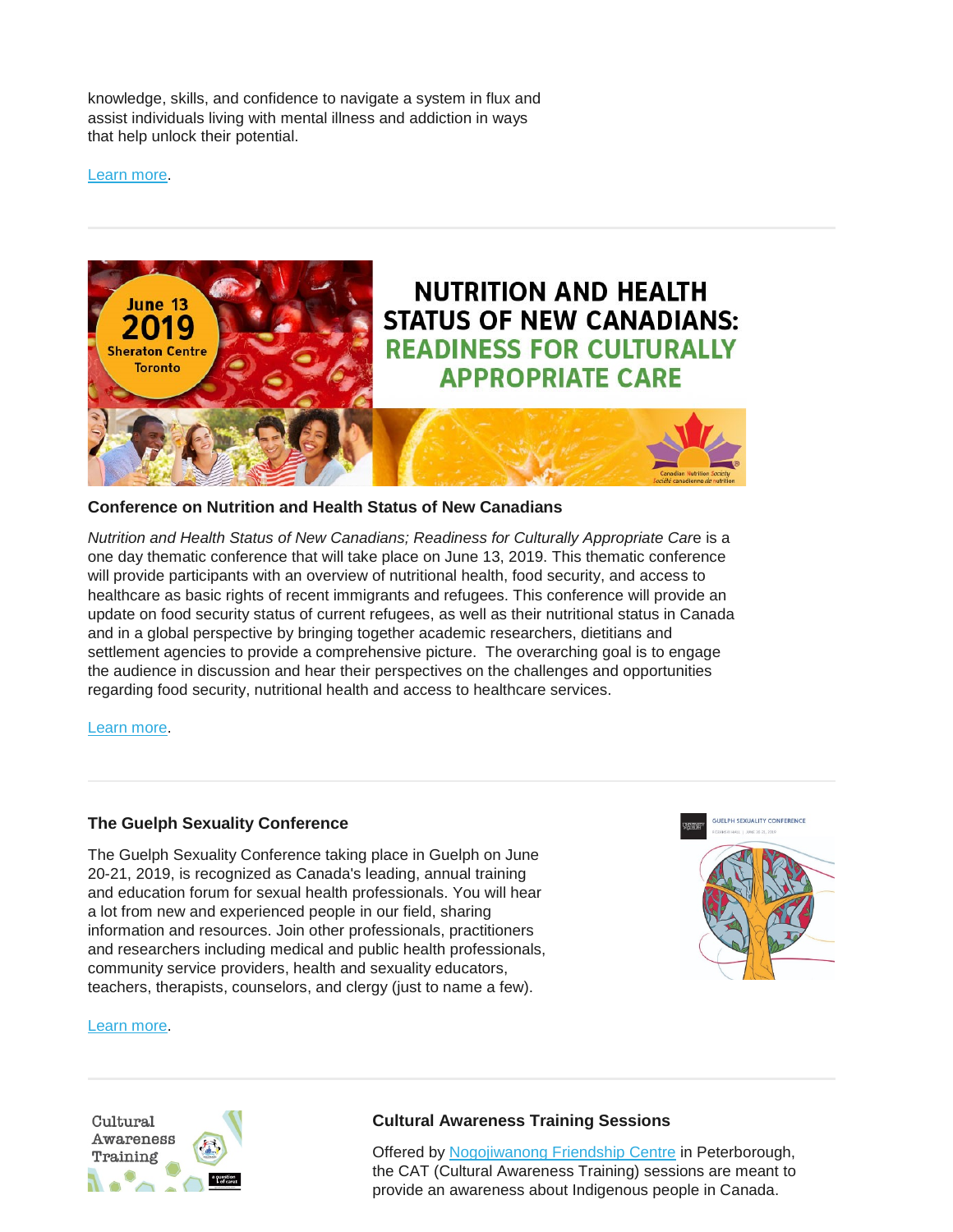Participants will have the opportunity to increase their knowledge, skills of the history, experiences, and events which have influenced the relationship of Indigenous people in Canada. The Indigenous population in Canada is the fastest growing population, the youngest, but also the most overrepresented population in the justice and child welfare systems. The goal of this workshop is to develop a knowledge base on Indigenous lived experiences and be able to support those individuals who are seeking your help and/or support. Many dates are offered **between June 25, 2019 and March 31, 2020**.

[Learn more and register.](https://www.eventbrite.ca/e/cultural-awareness-training-tickets-59948914818)

# **Would you like to build up on this?**

Have a look at our manuals and ready-to-use workshops intended for Indigenous communities. See for example:

- [Atuaqsijut: Following the Path Sharing Inuit Specific Ways](https://resources.beststart.org/product/k84a-atuaqsijut-inuit-manual/)
- [Planning a First Nations Workshop for Parents](https://resources.beststart.org/product/k66a-planning-a-first-nations-workshop-for-parents-guide/)
- [Taking Care of Our Children:](https://resources.beststart.org/product/k67a-taking-care-of-our-children-childrearing-first-nations-workshop/) Parent Workshop on Childrearing in First Nations Families and Communities
- [Zhi-gid-minaan Nda-nii-jaan-sag –](https://resources.beststart.org/product/k47a-growing-together-with-our-children-guide/) Growing Together with [Our Children,](https://resources.beststart.org/product/k47a-growing-together-with-our-children-guide/) A manual on how to provide a First Nations parent workshop on the topic of parent child attachment.
- [Open Hearts, Open Minds: Services that are Inclusive of](https://resources.beststart.org/product/j15e-services-inclusive-first-nations-metis-inuit-families-report/)  [First Nations, Metis and Inuit Families](https://resources.beststart.org/product/j15e-services-inclusive-first-nations-metis-inuit-families-report/)



# **OMSSA Webinar: Motivational Interviewing**

Motivational interviewing is a counselling method that helps people resolve ambivalent feelings and uncertainties to find the internal motivation they need to change their behavior. It is a practical, empathetic, and short-term process that takes into consideration how difficult it is to make life changes. Learn more from [the Ontario Municipal Social Services Association \(OMSSA\)o](https://www.omssa.com/)n **September 11 or November 6, 2019** at 12:30pm.

[Learn more.](https://omssa.com/webinar-motivational-interviewing.php)

**OCASI Professional** Development **Conference 2019 3, 2019 | Toronto, ON** 

**Save The Date: OCASI Professional Development Conference 2019**

[The Ontario Council of Agencies Serving Immigrants \(OCASI\)](https://ocasi.org/) will be holding a professional development conference on **October 17 and 18, 2019 in Toronto** for frontline workers and managers in the immigrant and refugee serving sector. Watch for updates on their [website.](https://ocasi.org/)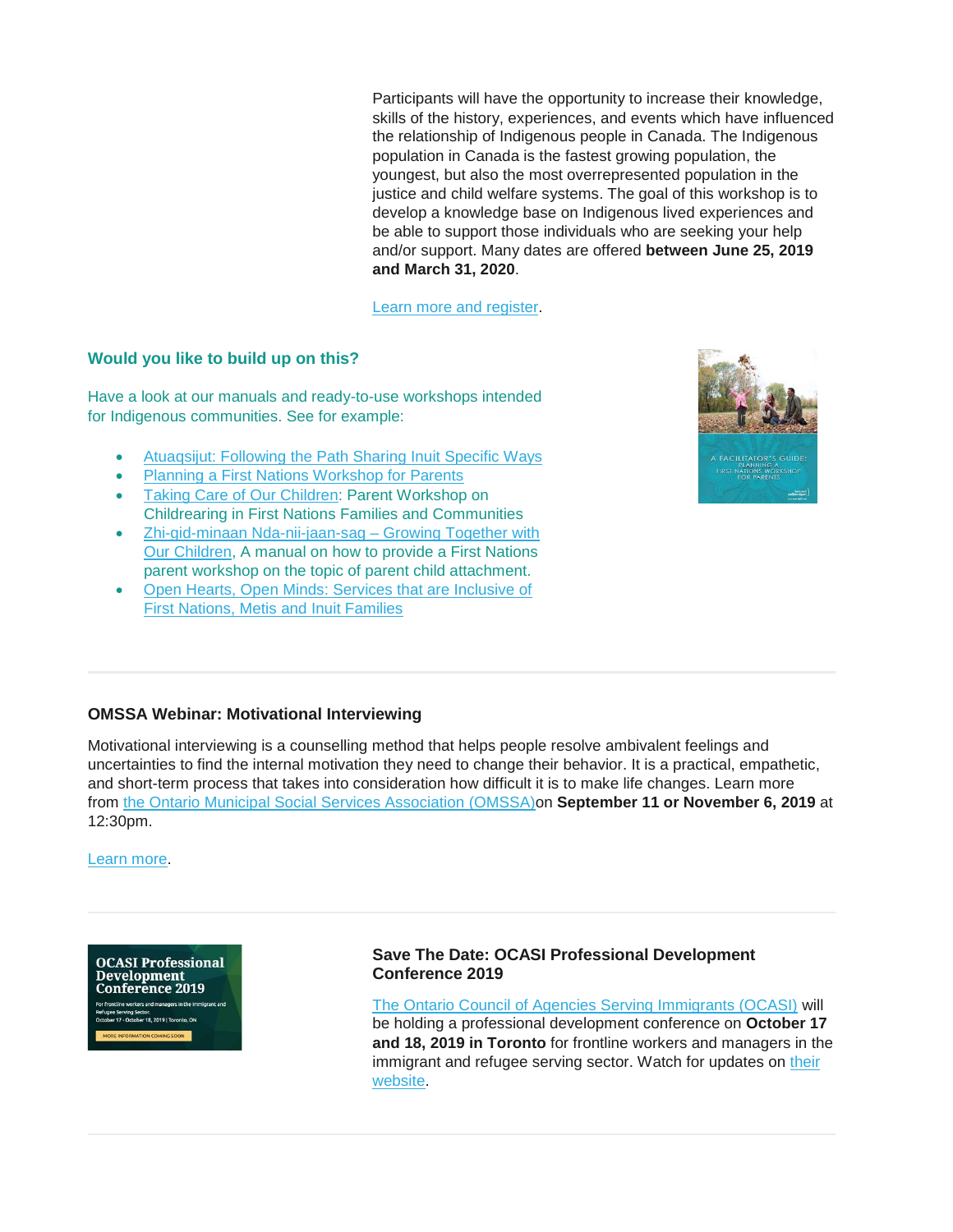

# **Conference - Perinatal Mental Health: Promoting Wellness, Extending Our Reach**

*Perinatal Mental Health: Promoting Wellness, Extending Our Reach* is the 2nd conference event organized by the Central West Perinatal Mental Health Network. This learning and networking event is for multidisciplinary practitioners who care for pregnant and postpartum families. It will take place on **October 23, 2019 in Burlington**. This dynamic day will include speakers Dr. Simone Vigod, Dr. Ryan Van Lieshout, Dr. Lori Ross, Stephanie George, IBCLC, and Dr. Vivian Polak who will share their expertise in providing perinatal mental health care to priority populations. We will also have the privilege of hearing from those with lived experiences from these priority populations and their accounts of navigating the challenges of living with a perinatal mood disorder.

[Learn more and register.](https://www.eventbrite.ca/e/perinatal-mental-health-promoting-wellness-extending-our-reach-tickets-59076721063?aff=aff0eventful)



# **The 2020 RHO Conference: The Current Practice, Research, Policy, Systems**

[Rainbow Health Ontario \(RHO\),](https://www.rainbowhealthontario.ca/) a program of [Sherbourne Health,](https://sherbourne.on.ca/) is pleased to announce the 6th RHO Conference, coming up **April 21-23, 2020 in Niagara Falls**, on the traditional territory of the Anishinaabeg, Haudenosaunee, Attawandaron (Neutral) and Wendat peoples, territory which is covered by the Upper Canada Treaties. The largest LGBT2SQ health conference in Canada, the RHO Conference provides a forum for knowledge exchange, networking and research presentations for health care service providers, researchers, government representatives and LGBT2SQ community members. Our **call for submissions for speakers and poster presentations is now open, closing June 14**. Visit our [Submissions page](https://www.rho2020.ca/call-for-submissions--appel-de-propositions.html) for guidelines, and [our form](https://events.eply.com/rho2020SpeakersConferenciers) to submit your abstract.

[Learn more.](https://www.rho2020.ca/)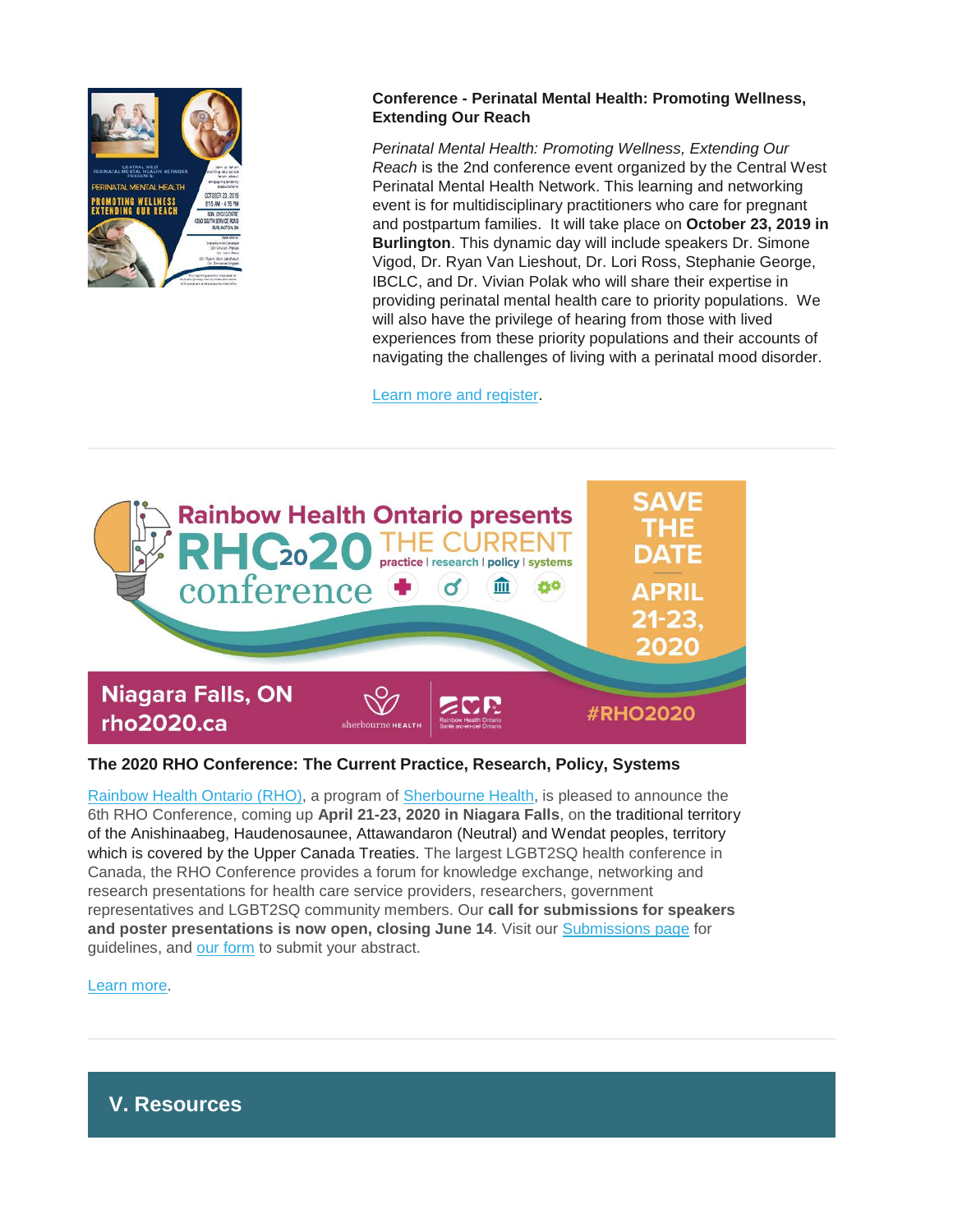

# **Lactfacts Smartphone App**

Lactfacts is a free mobile app updated each week with a short summary of recent clinically- applicable breastfeeding research, policy statement or professional protocol. Each Lactfact links to a Clinical Question of the Week, available at the website lacted.org. The Lactfacts App is a great way to keep up-to-date on the evidence for new trends and recommendations in breastfeeding counseling and breastfeeding medicine. Need a fact to prove your point? Just whip out the Lactfacts App! Now available on [Android](http://url3448.lacted.org/wf/click?upn=bmPKuQwvx4hcxZOjA2RXh0DsjnmkIDk0sJAS0bz9ruV1ZgSRwgBM2FXF934l1hO6zYMNxfBnVaBEX4V5YMTsYXfqHBKZispyYHpNaYpiTC5W0w9yFWtrQnMqCYz4WkKaI3h8oA1Hr7Dx3jVNumluvztfCdI5ueI-2F-2BF7Wr4LOgkVSaDnbpfml5U1v-2FCJigZGr_2GKfudiLRpA1ODuqhsxr3UQ6phwNDtq5u2Ut1EVTExJQiv1reIa7jQ-2FhgrZrftDaQTHisDAbVOQjR6-2FKv-2B0E98Do4wEzCx9jhkF9Q9Eo-2FIeVeWAlg-2FD-2BjbkUo-2Bx9YuojXyhYI-2FAnjwl-2BgM7Dpkkyro8R2gPe5SnkoA4Wb-2B-2FHjte6txpAPaf4RyEpRCsEY4wbrRwI1oihnnIYJbKCIM7uWvv0qRbfvHlDmbqR9HlBqfV3cvGl5tVQ9AnKaiyCzr-2BM) and [Apple.](http://url3448.lacted.org/wf/click?upn=bmPKuQwvx4hcxZOjA2RXh0DsjnmkIDk0sJAS0bz9ruV1ZgSRwgBM2FXF934l1hO6zYMNxfBnVaBEX4V5YMTsYXfqHBKZispyYHpNaYpiTC5W0w9yFWtrQnMqCYz4WkKaUVwyS2pDqnSMQcO6HT3pWyOYL75dHc2hO7zJBuhVhHcmWlQOA-2BAhSa46vFUCOrY2_2GKfudiLRpA1ODuqhsxr3UQ6phwNDtq5u2Ut1EVTExJQiv1reIa7jQ-2FhgrZrftDaQTHisDAbVOQjR6-2FKv-2B0E96-2Fm3HofF8uZVgvjVJB7G4Vt7G-2B3dUGHveuqa2KplVvtY0LsBSwuBoXHI4OVh5H0sBxRyXz5qCVlNjw7-2FuX7AQsYVNqmn-2FEfPZJsGtKJNyOt-2F1WxH9NjBD7bJqBHbUBWmvH9kOq1OQnvCdPY7QitSHbSmwWHVRiI6nxdbneOSOBO)

# **Cannabis: Clearing the Air**

In this document from [the Ontario Centre of Excellence for Child](http://www.excellenceforchildandyouth.ca/)  [and Youth Mental Health,](http://www.excellenceforchildandyouth.ca/) the links between mental health and substance use are examined, particularly cannabis use among youth under 25 years of age. Expert opinions are summarized, as well as the results of a non-systematic search of the research and grey literature available at the time of writing. This report describes best practices or elements of evidence-informed programs.



#### [Access the document.](http://www.excellenceforchildandyouth.ca/resource-hub/clearing-air-informing-conversations-about-cannabis-child-and-youth-mental-health-and)

# **Overcoming Abuse**

This three part series of articles called *Overcoming Abuse* addresses how to support and respect survivors of family violence, how to find legal help and shelters, and how children can be affected by family violence. The articles are based on expert interviews, and offer links to many Canadian resources and extra sources of information on each topic.

Read the articles at:

- <https://globalnews.ca/news/4615137/support-respect-family-violence-survivors/>
- <https://globalnews.ca/news/4939573/legal-help-shelters-family-violence-canada/>
- <https://globalnews.ca/news/5042916/children-family-violence/>

# **What can you do?**

Visit the Abuse [page of the Best Start's resources](https://resources.beststart.org/product-category/resources/abuse/)  [platform](https://resources.beststart.org/product-category/resources/abuse/) for resources for women or manuals for service providers, or [watch the webinar recording](http://en.beststart.org/page/webinar-how-talk-about-abuse-prenatal-education-classes-using-prenatal-education-messages) to learn how to talk about abuse in the context of a prenatal class.

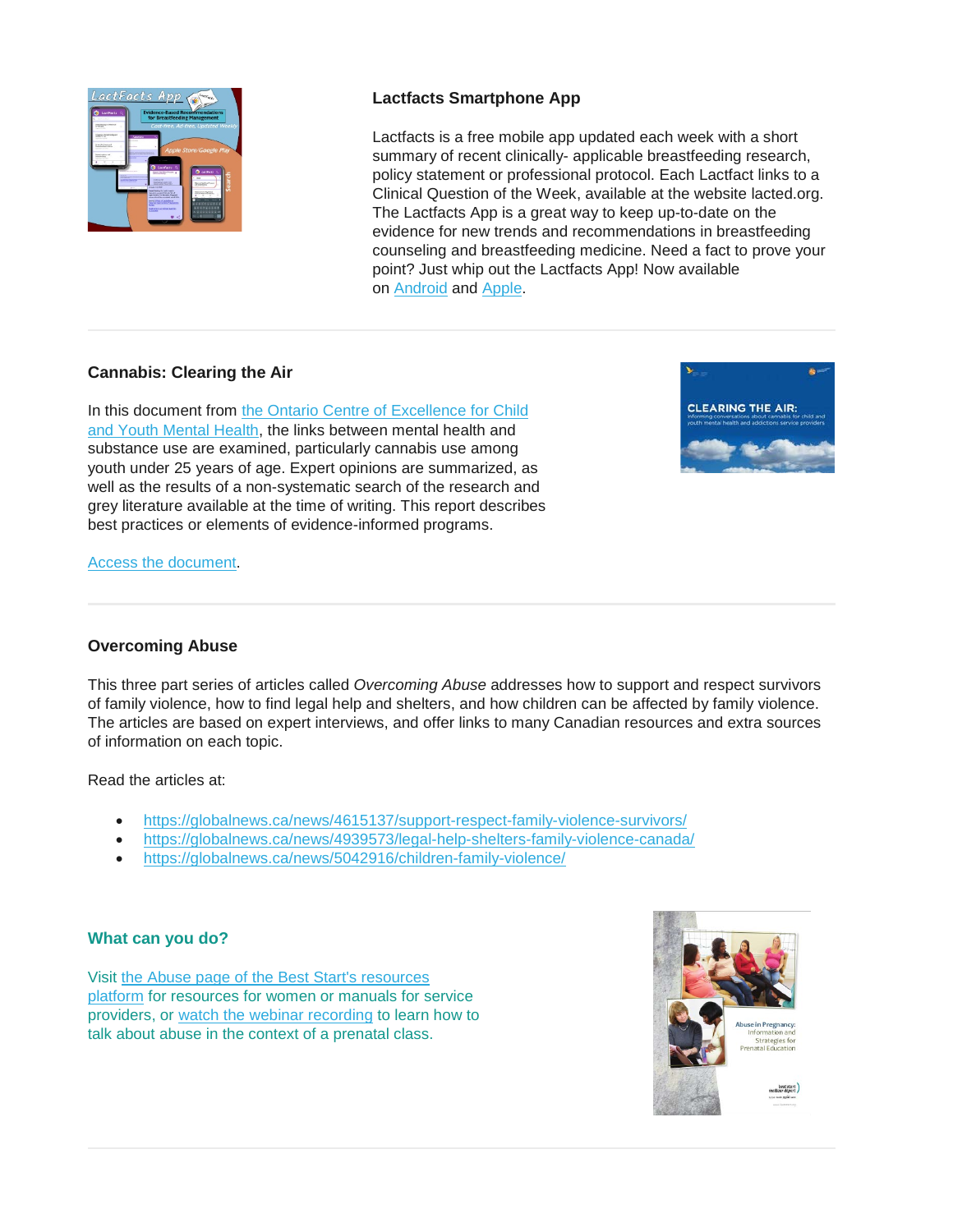

# **New Fact Sheets Show Growing Racial Disparities in Canada**

Colour of Poverty – [Colour of Change \(COP-COC\)](https://colourofpoverty.wordpress.com/about-the-colour-of-poverty/) has released a new set of fact sheets showing racial disparities in education & learning, employment, food & water security, health & child welfare, housing & homelessness, income & social assistance, immigration & newcomer settlement, justice & policing, and poverty, to mark the International Day for the Elimination of Racial Discrimination.

The set of ten fact sheets are based on the 2016 Census of Canada and other recent studies.

[Learn more](https://ocasi.org/new-fact-sheets-show-growing-racial-disparities-canada?utm_source=OCASI+In+the+Field+Newsletter&utm_campaign=1d8b3e4594-newsletter-oitf-81&utm_medium=email&utm_term=0_fc98b62821-1d8b3e4594-1208784857) and [access the fact sheets.](https://colourofpoverty.ca/fact-sheets/)

# **Baby's Best Chance - Parents Handbook of Pregnancy and Baby Care**

*Baby's Best Chance: Parents' Handbook of Pregnancy and Baby Care* gives parents easy to read information, based on best practices and evidence, to ensure a healthy pregnancy and baby. Parents can use this book as your main guide to having a successful, healthy pregnancy and giving their baby a good start in life. The 2017 edition of Baby's Best Chance meets the Baby-Friendly Initiative criteria.

Access it online in [English](http://www.health.gov.bc.ca/library/publications/year/2017/BabysBestChance-Sept2017.pdf) or [French,](http://www.health.gov.bc.ca/library/publications/year/2013/babys-best-chance-french.pdf) or [purchase it.](https://www.crownpub.bc.ca/Product/Details/7610003495_S) See also: ABC's for new Parents - 2nd Edition



#### **But of course, you can always...**

... refer future parents to the *A Healthy Start* book in [Englisho](https://resources.beststart.org/product/e28e-healthy-start-baby-and-me-book/)r [French.](https://resources.beststart.org/product/e28f-depart-sante-pour-bebe-et-moi-livre-en/) This Ontario booklet developed by Best Start is written in very simple language, is full of illustrations, and provides information about pregnancy, labour, birth and postpartum.

# **New NCCHPP free online course: Health Impact Assessment, step by step**

Discover the new NCCHPP free online course on Health Impact Assessment (HIA)! HIA is a structured and innovative approach to inform decision makers about the potential impacts of a project, program or policy on the health and well-being of populations. This 5-hour course is available free of charge in English and French and can be accessed at any time upon registration. It consists of 9 online modules including videos with experts, different learning activities, as well as various tools to perform HIAs.

To learn more and register: [ncchpp.ca/hia](https://utoronto.us19.list-manage.com/track/click?u=90989609f245ac5cf3326343a&id=8d62dc6413&e=361bf32a49) If you have any questions, contact the NCCHPP at: [ncchpp@inspq.qc.ca](mailto:ncchpp@inspq.qc.ca)

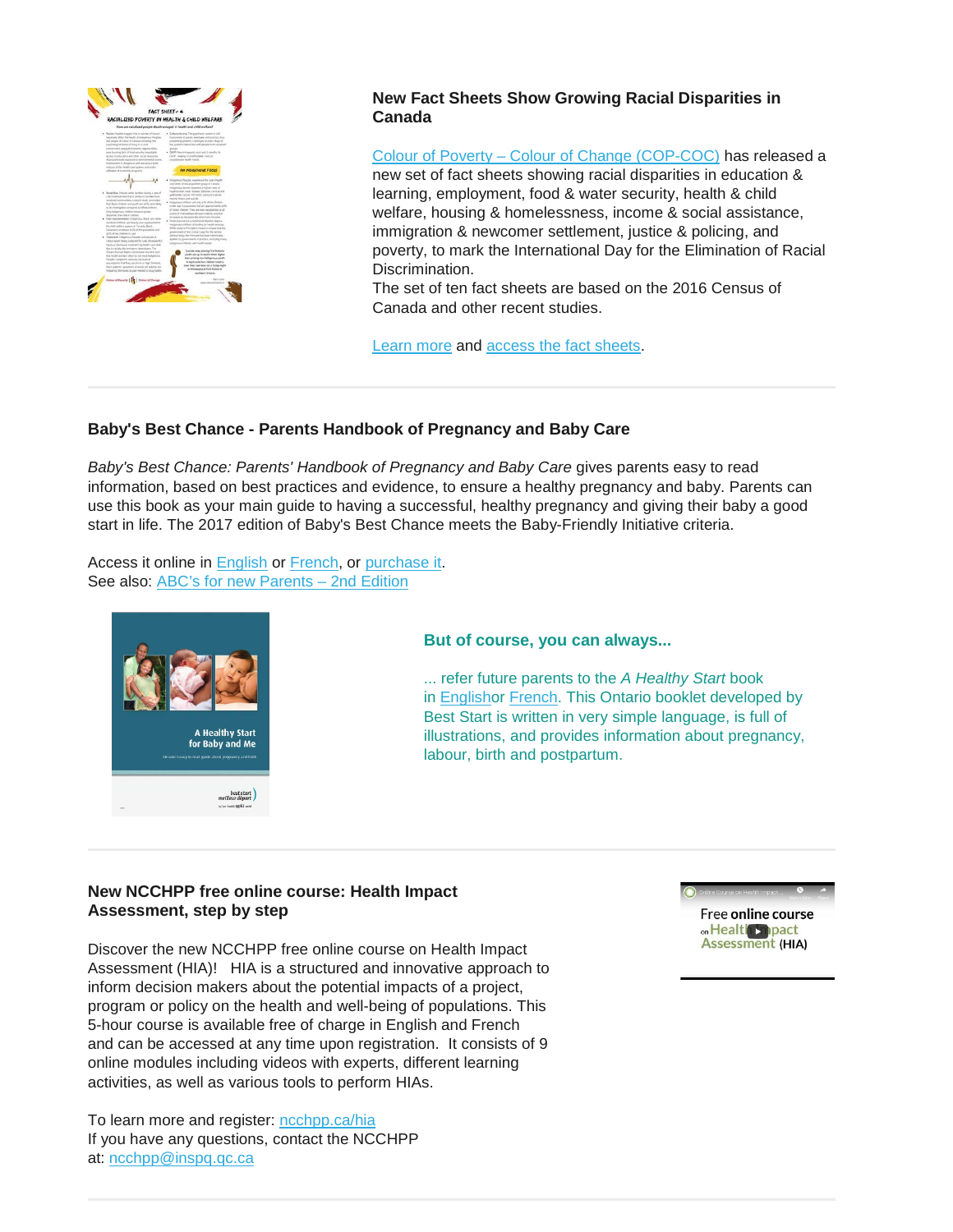

# **New Mental Health Videos for Newcomers**

[Ottawa Public Health \(OPH\)](http://www.ottawapublichealth.ca/en/index.aspx) has launched two new videos about the mental health challenges of settling into a new country. The agency partnered with more than 10 community groups, and received feedback from the community, to create the videos aimed at newcomers and Ottawa's culturally diverse population. Targeting newcomers is critical because they're an increasing population that may not be connected to important mental health resources.

[Learn more](https://www.cbc.ca/news/canada/ottawa/ottawa-public-health-launches-mental-health-video-for-newcomers-1.5064146) and [access the videos.](http://www.ottawapublichealth.ca/en/public-health-services/htt-everyone.aspx#Are-You-New-to-Canada---New--)

**And as a follow-up...**

Consider referring Newcomer future or new parents to our [booklet](https://resources.beststart.org/product/m03e-life-with-a-new-baby-brochure/) in multiple languages on mental health during pregnancy!





by/par health nexus santé

180 Dundas Street West, Suite 301, Toronto, ON M5G 1Z8 Telephone: (416) 408-2249 | Toll-free: 1-800-397-9567 | Fax: (416) 408-2122 E-mail: [beststart@healthnexus.ca](mailto:beststart@healthnexus.ca?subject=Contact%20Us)

> [Subscribe to this bulletin](mailto:mnchp@healthnexus.ca?subject=Unsubscribe%20to%20MNCHP%20bulletin%20and%20network) [Unsubscribe from this list](mailto:mnchp@healthnexus.ca?subject=Unsubscribe%20to%20MNCHP%20bulletin%20and%20network)

[Learn more about MNCHP Network](http://lists.beststart.org/listinfo.cgi/mnchp-beststart.org) [Submit items for MNCHP Bulletins](mailto:mnchp@healthnexus.ca) [Manage your subscription and access the archives](http://lists.beststart.org/listinfo.cgi/mnchp-beststart.org)

# **Stay connected!**

- **[Click4HP](https://listserv.yorku.ca/archives/click4hp.html)** is an international dialogue on health promotion. Participants exchange views on issues and ideas, provide leads to resources, and ask questions about health promotion.
- **[The Maternal Newborn and Child Health Promotion \(MNCHP\) Network](http://lists.beststart.org/listinfo.cgi/mnchp-beststart.org) -** A province-wide electronic forum for service providers working to promote preconception, prenatal and child health.
- **[Ontario Prenatal Education Network](http://fluidsurveys.com/surveys/ohpe/subscriptionsopen2015-2016/) -** A space where professionals can share information and resources, ask questions and collaborate with peers on topics related to prenatal education.
- **[Health Promotion Today](http://en.healthnexus.ca/)** Our blog keeps you informed of news and topics related to health promotion.